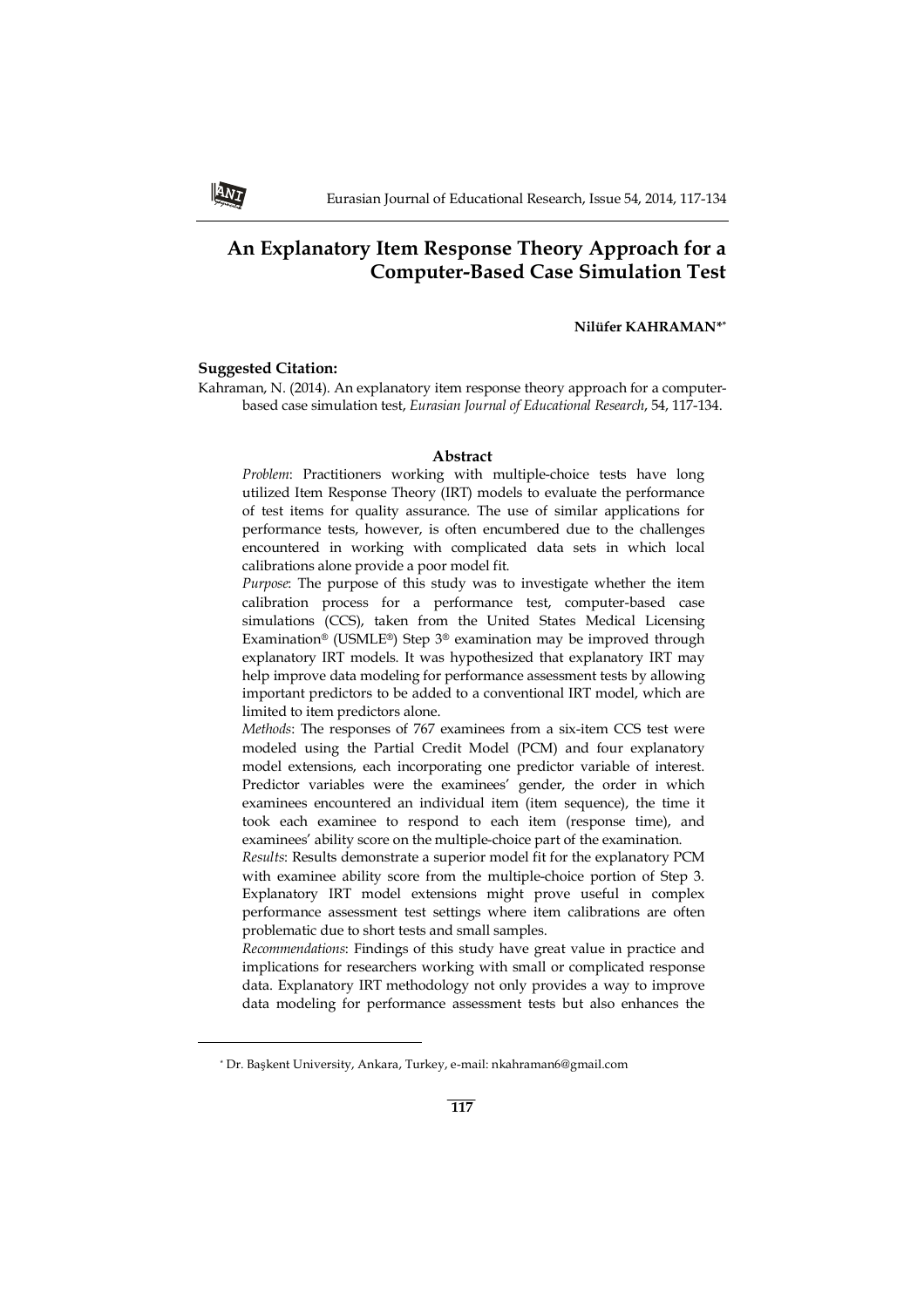inferences made by allowing important person predictors to be incorporated into a conventional IRT model.

*Keywords*: Explanatory Item Response Theory, Partial Credit Model, Item Response Theory, Performance Tests, Item calibration, Ability estimation, Small tests

#### **Introduction**

Over the past few decades, Item Response Theory (IRT) applications have become a vital part of the scoring processes in many large-scale test settings. IRT encompasses a family of nonlinear models that provide an estimate of the probability of a correct response on a test item as a function of the characteristics of the item (e.g., difficulty, discrimination) and the ability level of test takers on the trait being measured (e.g., Hambleton, Swaminathan & Rogers, 1991; McDonald, 1999; Skrondal & Rabe-Hesketh, 2004). IRT models are particularly appealing in that if the IRT model fits the data set, the resulting item and ability parameters can be assumed to be sample independent (item and ability parameter invariance property). Practitioners working with *multiple-choice tests* have long utilized IRT models to link observable examinee performance on test items to an overall unobservable ability, as wells as to evaluate performance of test items and test forms for quality assurance (See Hambleton & Van der Linden, 1982, for an overview).

Applications of IRT models to *performance tests*, however, have long been encumbered by the challenges encountered in modeling novel performance test data. Historically, one issue was that the IRT models were developed for dichotomous items (Spearman, 1904; Novick, 1966). This made them unsuited for performance tests that often had items with ordinal categorical scales (to allow scoring partially correct answers). However, extensions for polytomous items (Bock, 1972; Fitzpatrick, Link, Yen, Burket, Ito, & Sykes, 1996; Samejima, 1969) soon emerged and solved this particular issue. Another issue that remains to date is goodness of model fit. Although performance tests with novel item formats are believed to be more suited for measuring higher-level examinee abilities (Kane & Mitchell, 1996; Nitko, 1996), they are also typically very difficult to model (e.g., Masters, 1982; Yen, 1983). One reason is that performance tests are almost always drastically shorter than their multiple-choice counterparts. This makes it very challenging for many performance tests to satisfy the demand for large numbers of items for IRT models because it is often very expensive to develop and administer performance tests that are as lengthy as their multiple-choice counterparts. Another reason is the contextual effects introduced by the novelty of test. The influence of various person and test design variables is often amplified for performance tests, undermining the goodness of fit for the estimated IRT models. To this end, the current study investigates whether an alternative IRT modeling approach with added covariates from the generalized linear and non-linear mixed modeling framework (Embretson, 1998; De Boeck & Wilson, 2004; Wang, Wilson & Shih, 2006) can be used to help improve model estimation for a novel performance tests, namely, for computer-based case simulations (CCS).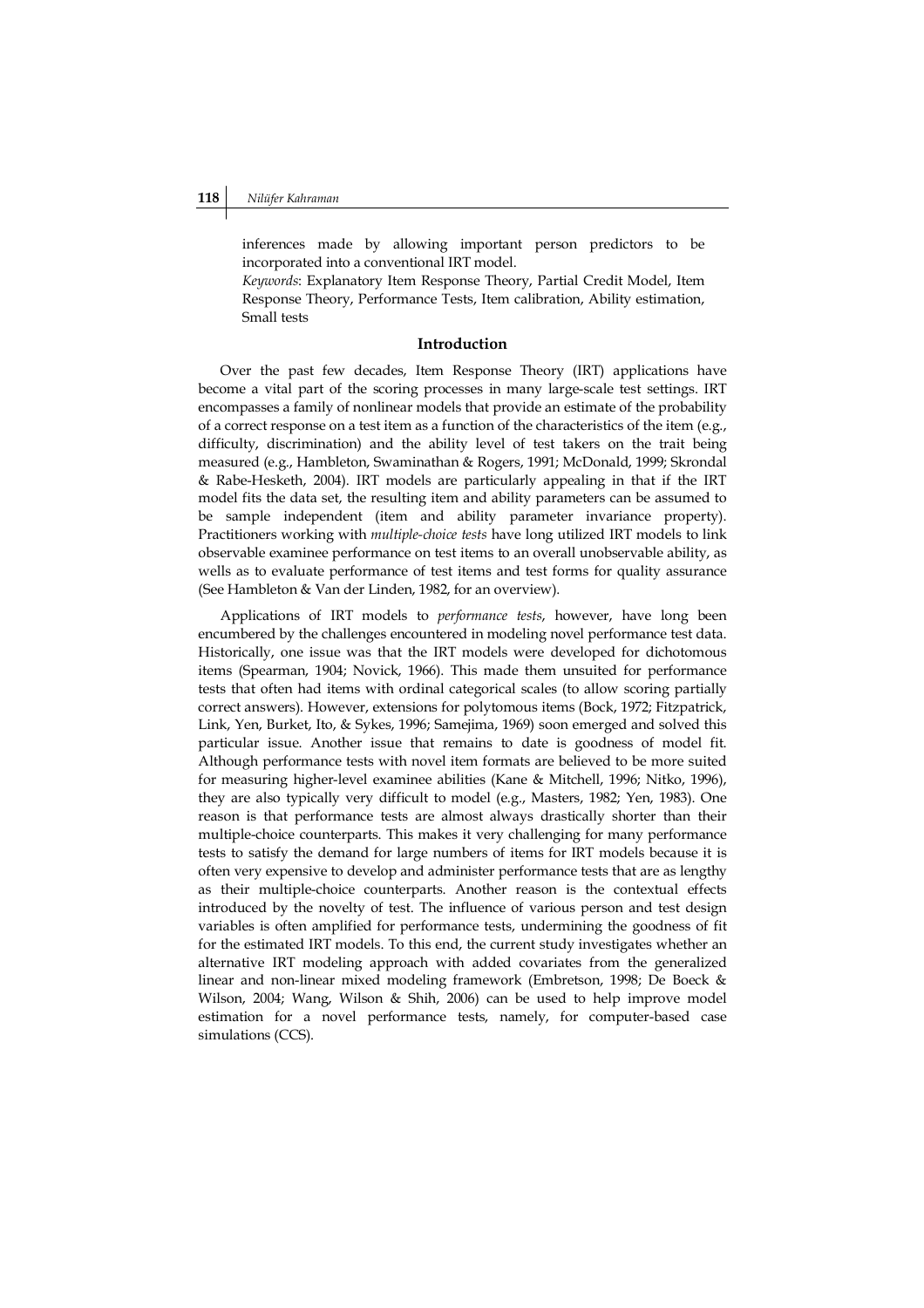## **Purpose**

The current study was undertaken to investigate whether the item calibration process for the CCS examination could be improved using an explanatory IRT model. The CCS is a part of the United States Medical Licensing Examination® (USMLE®) Step 3 and was introduced in 1999, when the examination transitioned from paper-and-pencil administration to computer-based administration. This examination uses a small series of computer-based case simulations (CCS items) to expose examinees to interactive patient-care simulations; for each simulation they must initiate and manage patient care, while receiving patient status feedback and managing the simulated time in which the case unfolds (Margolis, Clauser, & Harik, 2004; Clauser, Harik, & Clyman, 2000).

The explanatory IRT model application presented in this paper explores the usefulness of four different predictor variables in improving the item calibration process of the CCS examination: examinees' gender, the order in which each individual CCS item was presented during the examination (item sequence), the time it took each examinee to respond to each item (response time), and examinees' ability score on the multiple-choice part of Step 3. Although only the latter covariate was hypothesized to be an important predictor of examinee performance on the CCS, as it is the only construct-relevant covariate, the importance of the other variables were also tested as potential predictors. The usefulness of item sequence and response time were explored, relying on the recent literature that suggests their usefulness as predictors of examinee performance (e.g., Ramineni, Harik, Margolis, Clauser, Swanson & Dillon, 2007; Lu & Sireci, 2007; Leary & Dorans, 1985; Yen, 1980). The importance of the gender variable was tested mainly to investigate whether CCS items were easier for one of the gender subgroups.

A series of alternative explanatory IRT models were estimated using the Partial Credit Model (PCM) and with one predictor variable at a time. This resulted in the following models: (1) a base model (no covariates), (2) an explanatory model with gender effect, (3) an explanatory model with item response time effects, (4) an explanatory model with item sequence effects, and (5) an explanatory model with examinees' scores on the multiple-choice part of the Step 3 examination (MCT score). Table 1 gives an overview of the estimated models. The PCM model with no covariates was used as a base model to evaluate the hypothesized improvement in model fit for each explanatory model with one added covariate. This "one covariate" at a time approach was to ensure that, if and when observed, any improvement in model fit is due to the added covariate alone.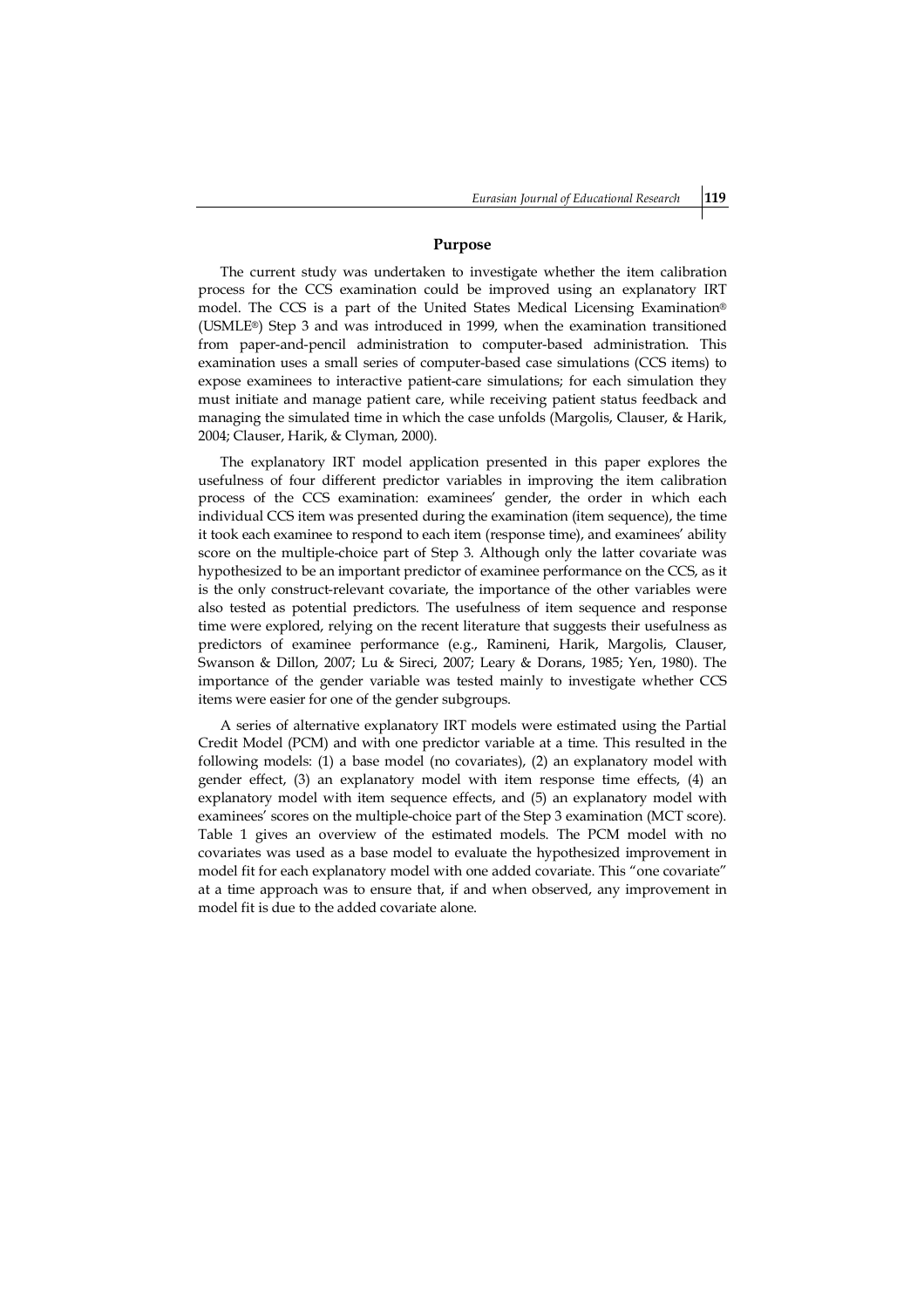| Table 1. |  |  |
|----------|--|--|
|          |  |  |

*Estimated Models and Covariates*

|                            | Covariates |                        |                  |                          |
|----------------------------|------------|------------------------|------------------|--------------------------|
| Models                     | Gender     | Item response<br>times | Item<br>sequence | Step 3 MCQ Test<br>Score |
| 1. PCM                     |            |                        |                  |                          |
| 2. PCM with gender         | X          |                        |                  |                          |
| 3. PCM with response times |            | X                      |                  |                          |
| 4. PCM with item sequence  |            |                        | X                |                          |
| 5. PCM with MCT score      |            |                        |                  | X                        |

#### **Method**

#### *Data*

Study data included the responses of 767 examinees to a six-item CCS test, each of which was administered in random order under standard testing conditions with a maximum of 25 minutes of testing time per item. For this analysis, examinee responses were coded using a 3-point category scale from 0 to 2, with 2 representing maximum credit for a given CCS item.

## *Model Estimation*

For dichotomous items, under the Rasch model (Rasch, 1960; Wright, 1997), the probability of a positive response (or a correct answer) to item *i* for person *j* with latent trait *θ* is

$$
P(Y_{ji} = 1 | \theta_j, \beta_i) = \frac{\exp(\theta_j - \beta_i)}{1 + \exp(\theta_j - \beta_i)}
$$
  
(1)

where  $\beta_i$  is the difficulty of item *i*. The probability of a person's answering an item correctly is, therefore, a function of the difference between the person's ability and the difficulty of the item. The person parameters are assumed to be independently and normally distributed with a mean of zero and a variance of  $\sigma^2$ . In other words, the person parameter is a random effect while the item parameter is a fixed effect.

The partial credit model (PCM, Masters, 1982) extends the Rasch model for binary responses to pairs of adjacent categories in a sequence of ordered responses. For an item on an m-point scale, there are m-1 step parameters to estimate. Step parameters,  $\beta_{im}$ , refer to the value of  $\theta_j$  where the probabilities of responding in category m and m-1 are equal. For an item with a 3-point scale, the probabilities of responding to each of the categories are given by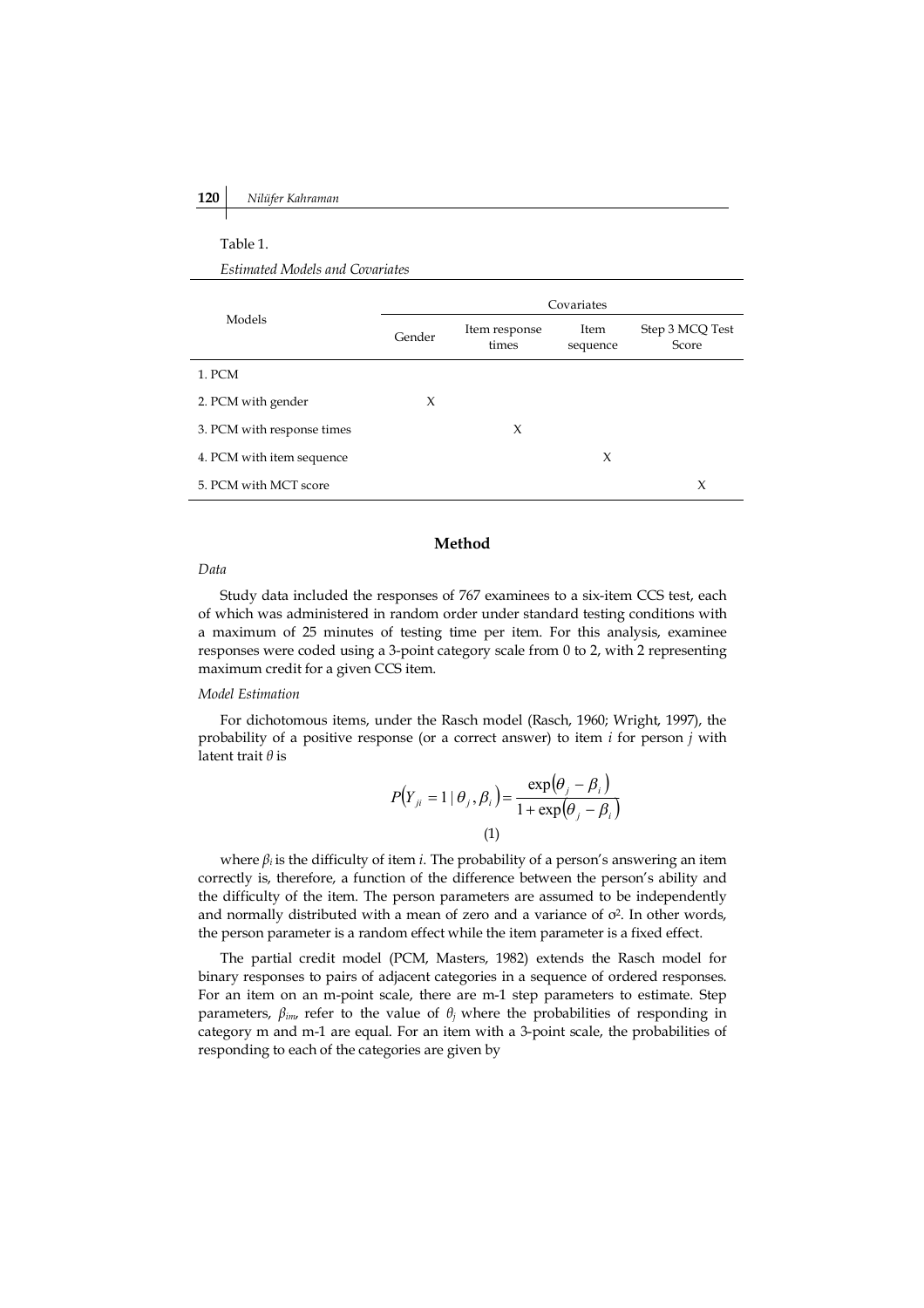$$
P(Y_{ji} = 0 | \theta_j, \beta_{im}) = \frac{1}{1 + \exp(\theta_j - \beta_i) + \exp(2\theta_j - \beta_{i1} - \beta_{i2})},
$$
  
\n
$$
P(Y_{ji} = 1 | \theta_j, \beta_{im}) = \frac{\exp(\theta_j - \beta_{i1})}{1 + \exp(\theta_j - \beta_i) + \exp(2\theta_j - \beta_{i1} - \beta_{i2})},
$$
  
\n(2)  
\n
$$
P(Y_{ji} = 2 | \theta_j, \beta_{im}) = \frac{\exp(2\theta_j - \beta_{i1} - \beta_{i2})}{1 + \exp(\theta_j - \beta_i) + \exp(2\theta_j - \beta_{i1} - \beta_{i2})}.
$$

Figure 1 plots category response functions for an illustrative CCS item with a 3 point scale with  $\beta_{i1}$ =-1 and  $\beta_{i1}$ =1. In the figure, it can be seen that the category response functions for categories 0 and 1 intersect at *βi1* while the category response functions for categories 1 and 2 intersect at *βi2*.



*Figure 1*. Category Response Functions for an illustrative CCS item with a threepoint scale

*The Partial Credit Model with random effects*

The linear random effects PCM with a person covariate  $Z_{ji}$  is given by

$$
P(Y_{ji} = 0 | Z_{jim} \theta_j, \beta_{im}) = \frac{1}{1 + \exp(Z_{ji1} \theta_j - \beta_i) + \exp(2Z_{ji2} \theta_j - \beta_{i1} - \beta_{i2})}
$$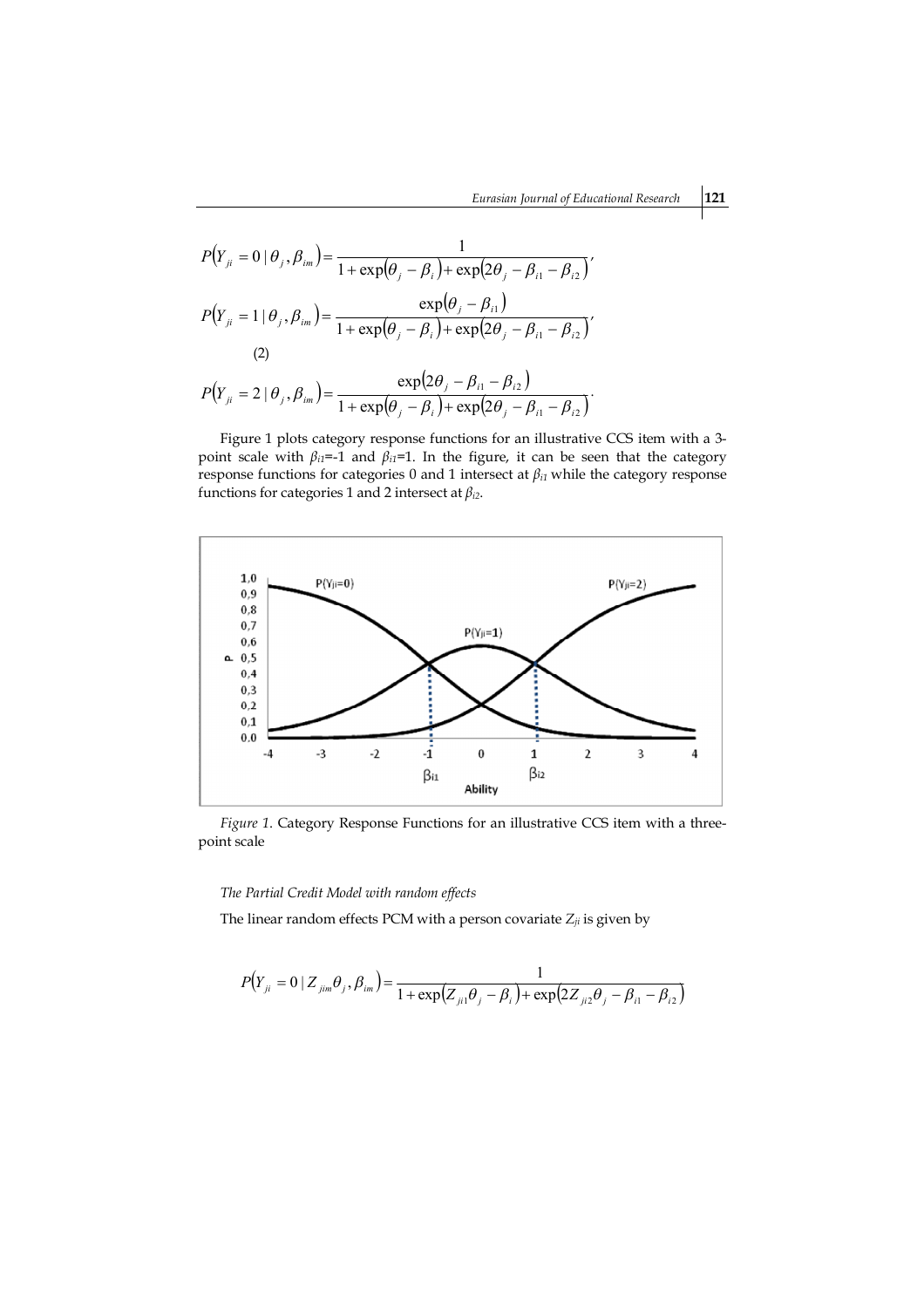$$
P(Y_{ji} = 1 | Z_{jin}\theta_j, \beta_{im}) = \frac{\exp(Z_{jji1}\theta_j - \beta_{i1})}{1 + \exp(Z_{ji1}\theta_j - \beta_i) + \exp(2Z_{ji2}\theta_j - \beta_{i1} - \beta_{i2})'}
$$
\n(3)

$$
P(Y_{ji} = 2 | Z_{jim} \theta_j, \beta_{im}) = \frac{\exp(2Z_{ji2}\theta_j - \beta_{i1} - \beta_{i2})}{1 + \exp(Z_{ji1}\theta_j - \beta_i) + \exp(2Z_{ji2}\theta_j - \beta_{i1} - \beta_{i2})}
$$

The PCM and the explanatory PCMs were estimated using the PROC NLMIXED routine of the Statistical Analysis System (SAS version 9.1.3). For the analysis we used a quasi-Newton-Raphson optimization technique and a non-adaptive Gauss-Hermite approximation with 10 quadrature points for each dimension (the SAS code used in calculations is given at the end of this paper as an appendix). Goodness of model fit was evaluated using the -2 log likelihood, the *Akaike information criterion* (AIC) (Akaike, 1974) and the *Bayesian information criterion* (BIC; Schwarz, 1978), with lower values indicating better fit.

#### **Results**

The results summarized in Table 2 show that by adding the MCT score of examinees to the model as a random effect, the PCM model fit was improved, producing the lowest -2 log likelihood, AIC, and BIC. There was no improvement over the base PCM for the remaining explanatory models with gender, item sequence, or item response time as a covariate. Table 3 lists category threshold and variance parameter estimates produced by these models. As revealed by the observed improvement in the corresponding model fit statistics, MCT score was the only significant predictor (0.50) among the four considered. Item sequence, response times, and gender effects were all approximately zero (0.01, smaller than 0.001, and 0.04, respectively).

| anie |  |
|------|--|
|------|--|

| <i>iviouel 1 a Comparisons</i>               |                         |                        |              |              |
|----------------------------------------------|-------------------------|------------------------|--------------|--------------|
| Model                                        | Number of<br>Parameters | $-2$ Log<br>Likelihood | AIC.         | BIC          |
| <b>PCM</b>                                   | 13                      | 8909                   | 8935         | 8996         |
| PCM with gender                              | 14                      | 8908                   | 8936         | 9002         |
| PCM with response times                      | 14                      | 8896                   | 8924         | 8989         |
| PCM with item sequence<br>PCM with MCT score | 14<br>14                | 8906<br>8862           | 8934<br>8889 | 8999<br>8955 |

*Model Fit Comparisons*

\* Models with multiple predictors were not feasible for this data set since only the MCT score was useful as a predictor among the four considered.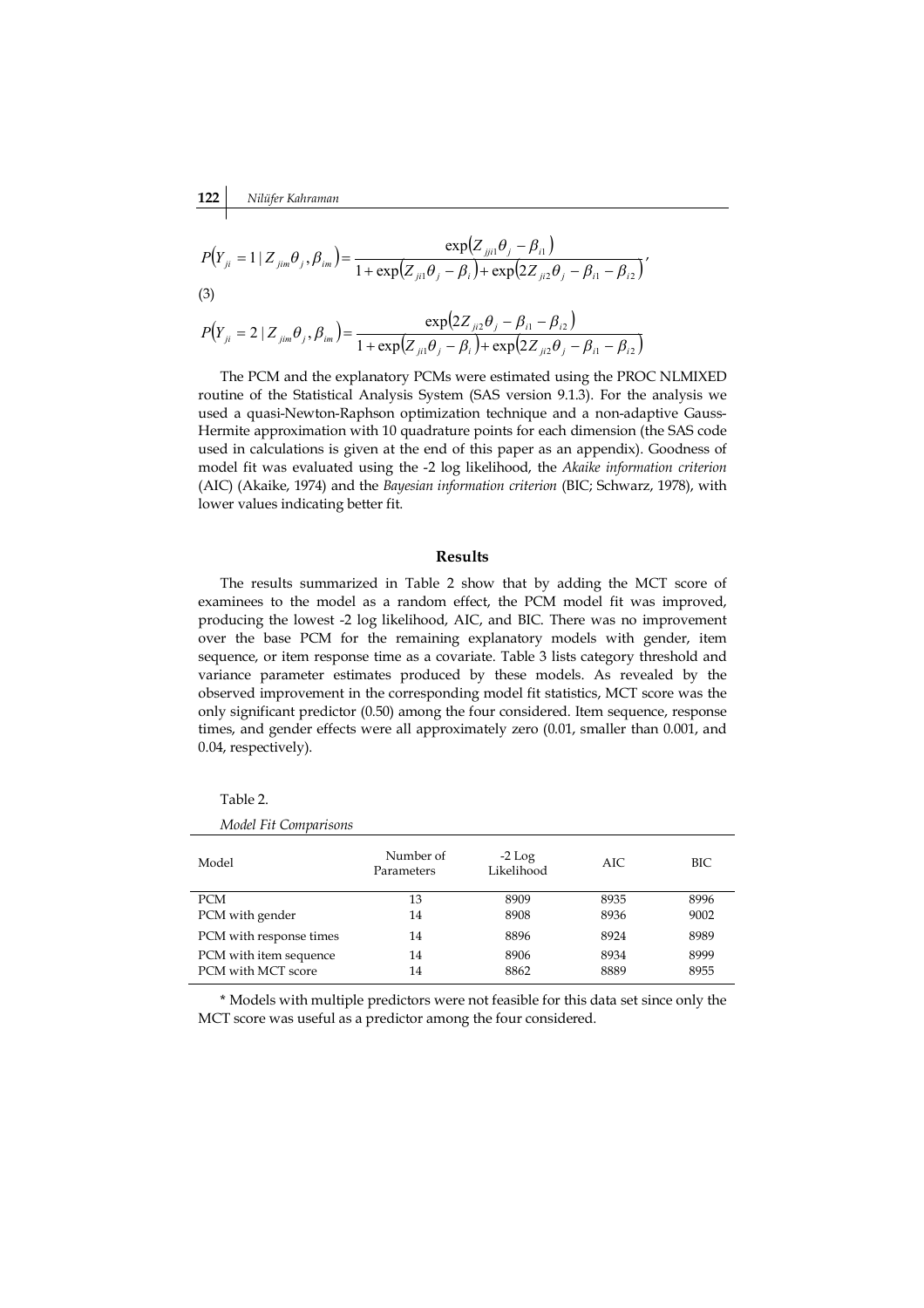| Eurasian Journal of Educational Research | 123 |  |
|------------------------------------------|-----|--|
|------------------------------------------|-----|--|

| Table 3.                      |            |                    |                            |                           |                              |
|-------------------------------|------------|--------------------|----------------------------|---------------------------|------------------------------|
| <b>Parameter Estimates</b>    |            |                    |                            |                           |                              |
| Parameter                     |            | Models             |                            |                           |                              |
|                               | <b>PCM</b> | PCM with<br>gender | PCM with<br>response times | PCM with item<br>sequence | PCM with<br><b>MCT</b> score |
| $b1_{cat1}$                   | $-0.74$    | $-0.72$            | $-1.06$                    | $-0.66$                   | $-1.06$                      |
| $b2_{cat1}$                   | $-0.74$    | $-0.72$            | $-1.03$                    | $-0.66$                   | $-0.17$                      |
| b3 <sub>cat1</sub>            | $-1.35$    | $-1.33$            | $-1.62$                    | $-1.28$                   | $-0.78$                      |
| b4 <sub>cat1</sub>            | $-0.33$    | $-0.31$            | $-0.59$                    | $-0.25$                   | 0.24                         |
| b5 <sub>cat1</sub>            | $-0.47$    | $-0.45$            | $-0.78$                    | $-0.40$                   | 0.10                         |
| b6 <sub>cat1</sub>            | $-0.97$    | $-0.95$            | $-1.25$                    | $-0.90$                   | $-0.40$                      |
|                               |            |                    |                            |                           |                              |
| $b1_{cat2}$                   | $-0.86$    | $-0.84$            | $-1.16$                    | $-0.79$                   | $-0.29$                      |
| $b2_{cat2}$                   | $-1.14$    | $-1.12$            | $-1.41$                    | $-1.07$                   | $-0.57$                      |
| b3 <sub>cat2</sub>            | 0.31       | 0.32               | 0.05                       | 0.37                      | 0.87                         |
| b4 <sub>cat2</sub>            | $-0.61$    | $-0.59$            | $-0.85$                    | $-0.54$                   | $-0.04$                      |
| b5 <sub>cat2</sub>            | $-0.71$    | $-0.69$            | $-1.00$                    | $-0.64$                   | $-0.14$                      |
| b6 <sub>cat2</sub>            | 0.51       | 0.52               | 0.25                       | 0.58                      | 1.07                         |
| Effect of<br>the<br>predictor |            |                    |                            |                           |                              |
| variable                      |            | 0.04               | 0.00                       | 0.01                      | 0.50                         |
| $\sigma^2$                    | 0.21       | 0.21               | 0.23                       | 0.21                      | 0.17                         |

\* Standard Error of the estimates ranged between 0.08 and 0.16.

Figure 2 and Figure 3 plot category response functions for the six CCS items using threshold parameters estimated by the base PCM and the best fitting explanatory PCM with MCT Score predictor, respectively. Comparing the graphical displays of probabilities computed for each response category given in Figure 1 with Figure 2 reveals that aiding the base PCM model with MCT score greatly improves the functional form of CCS items.

#### **Discussion**

Explanatory IRT models incorporating item or person covariates are increasingly used in many test settings to learn more about predictors of examinee performance (e.g., Fischer, 1983; De Boeck & Wilson, 2004; Embretson, 1984; Embretson, 1997) and to help improve item calibration and scoring procedures (e.g., Fox, 2005; Harting, Frey, Nold & Klieme, 2012; Zinderman, 1991). The premise of the current paper is that they may also be useful in the context of authentic performance assessment tests with small tests. This paper demonstrates that explanatory PCMs with meaningful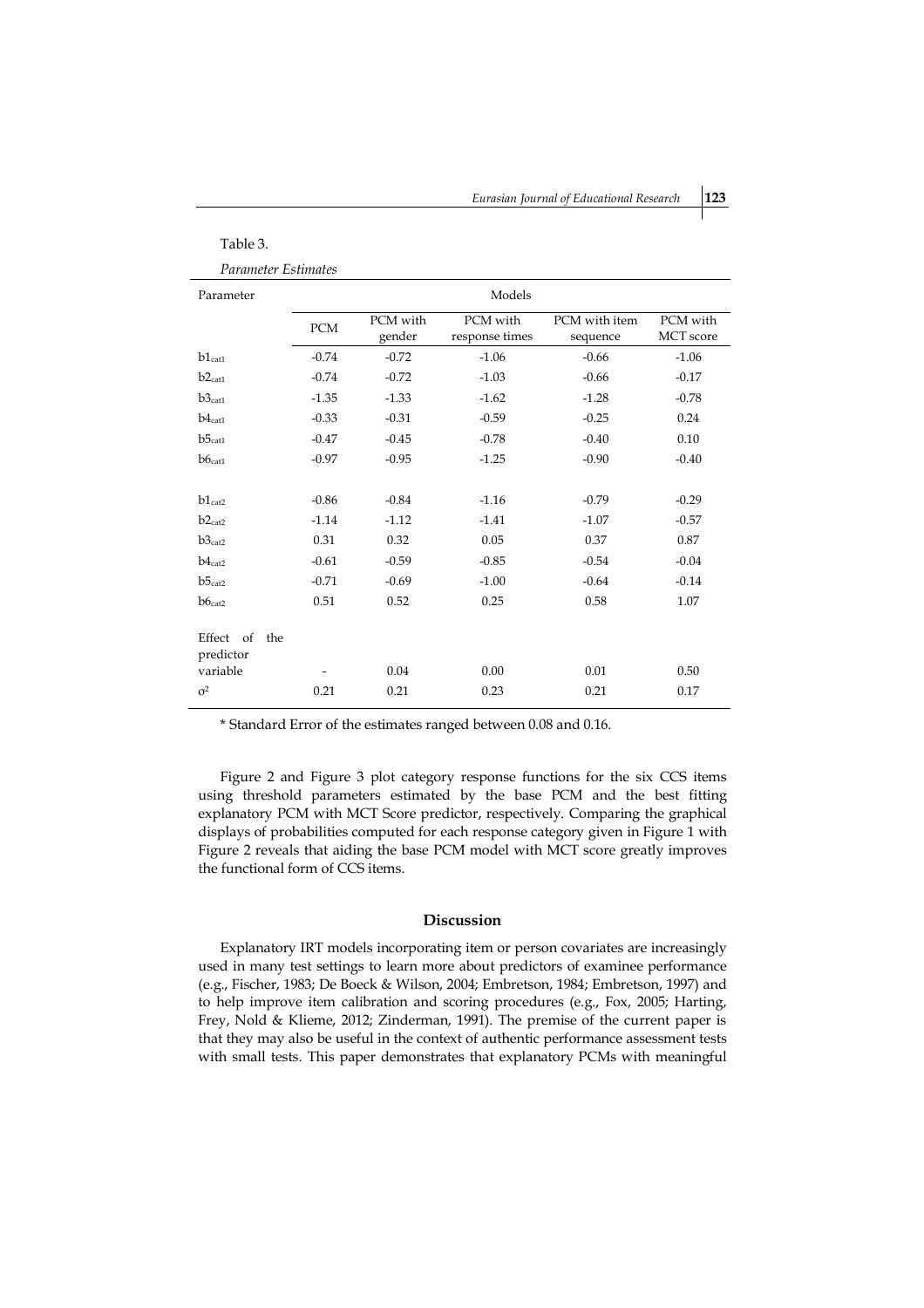predictors might prove useful in calibrating complex performance tests similar to the USMLE CCS, which otherwise could not be calibrated.

For the CCS application presented in this paper, the meaningfulness of four individual predictor variables was tested: examinees' gender, the order in which each individual CCS was presented during the examination (item sequence), the time it took each examinee to respond to each case (response time) and examinees' ability score on the multiple-choice part of Step 3. While only the latter predictor variable was found to be of statistical and practical significance, the results nicely illustrate how an explanatory approach can be used to investigate the usefulness of individual predictor variables in model estimation. Although it was not feasible for the present application, as only one of the covariates was found to be of statistical importance, it is recommended that researchers explore multivariate model extensions to further assess if a more complex model with multiple predictors may further improve model fit.

The findings of this study have great value for researchers and practitioners working with small performance tests and complex response data in which local calibrations alone provide a poor model fit. Explanatory model extensions of PCM not only provide a way to improve data modeling for short performance assessment tests but also open other possibilities by allowing various person predictors to be added to conventional item response models, which are limited to item predictors alone. Future research should investigate the influence of other item and person predictors on CCS performance to determine if any can lead to a stronger model fit, more stable parameter estimates, or a more precise measure of CCS proficiency. One predictor of future interest, for example, could be the examinees' postgraduate medical training (Dillon, Henzel & Walsh, 1997; Feinberg, 2012). Examinees who are exposed to a broad range of training during their residency or clinical experience might perform better on the MC items of Step 3 as compared to examinees who have a narrow training focus (Sawhill, Dillon, Ripkey, Hawkins, & Swanson, 2003).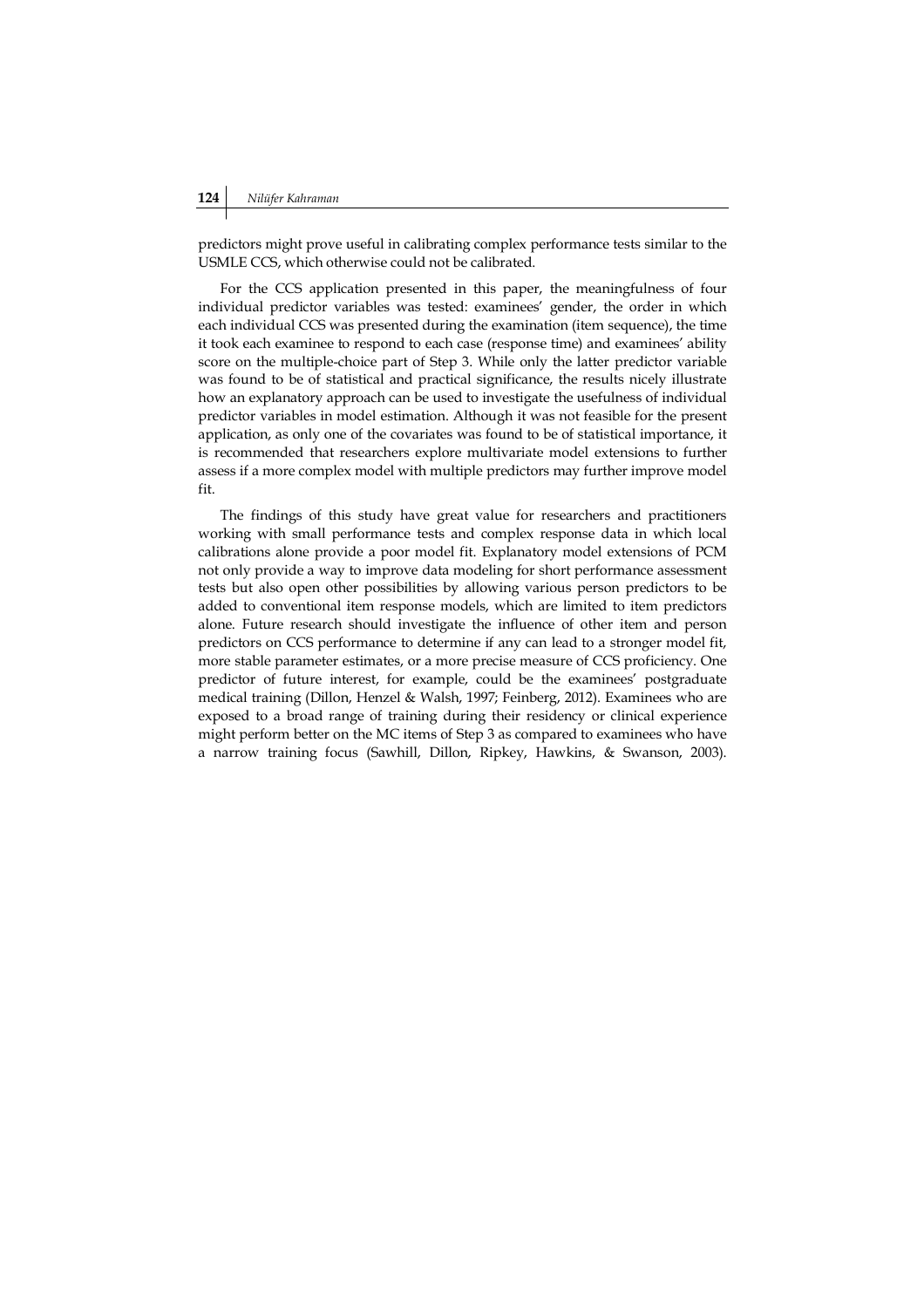

*Figure 2*. Item Characteristics Curves for the six CCS items estimated by the base PCM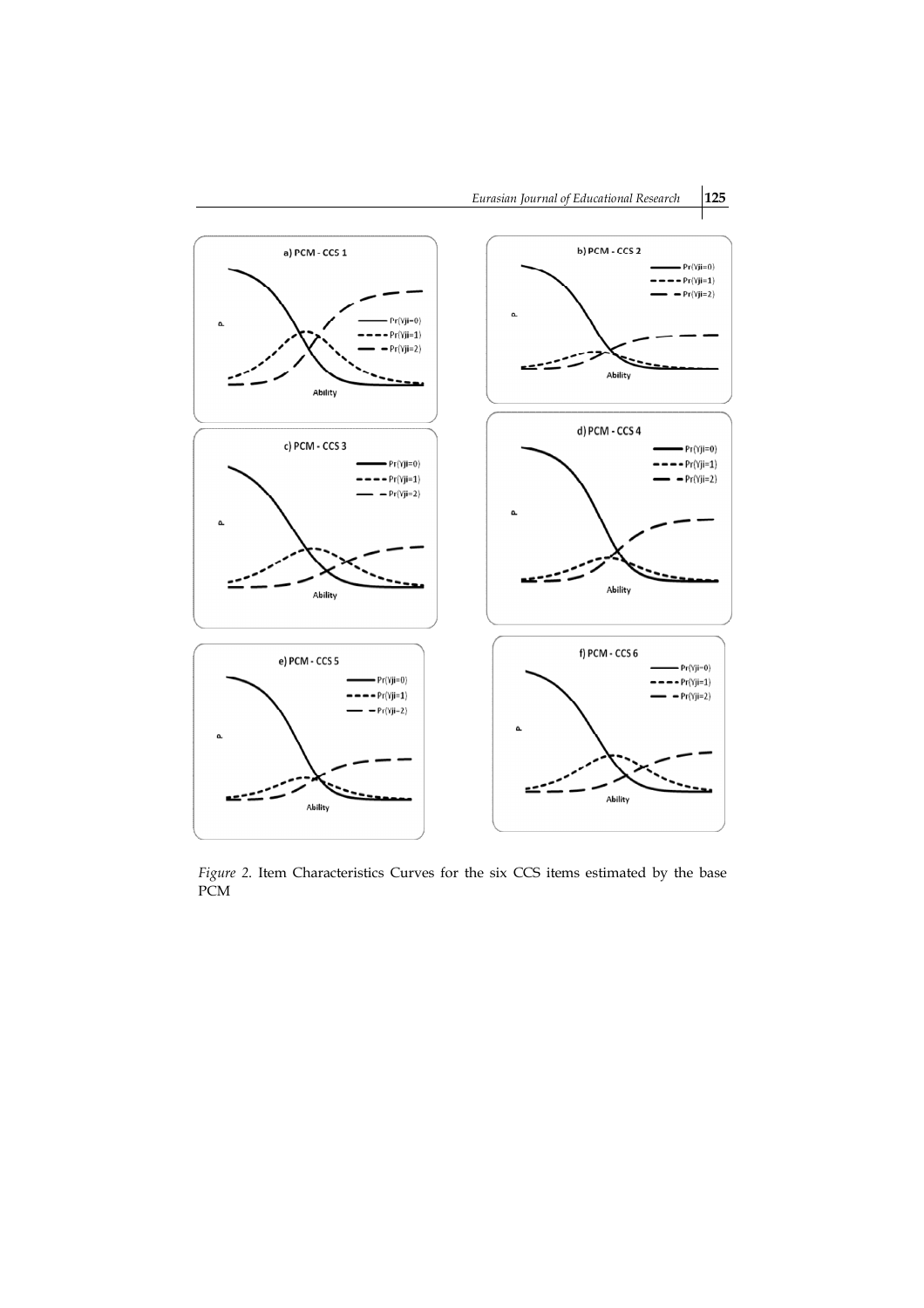

*Figure 3*. Item Characteristics Curves for the six CCS items estimated by the explanatory PCM with MCT Scores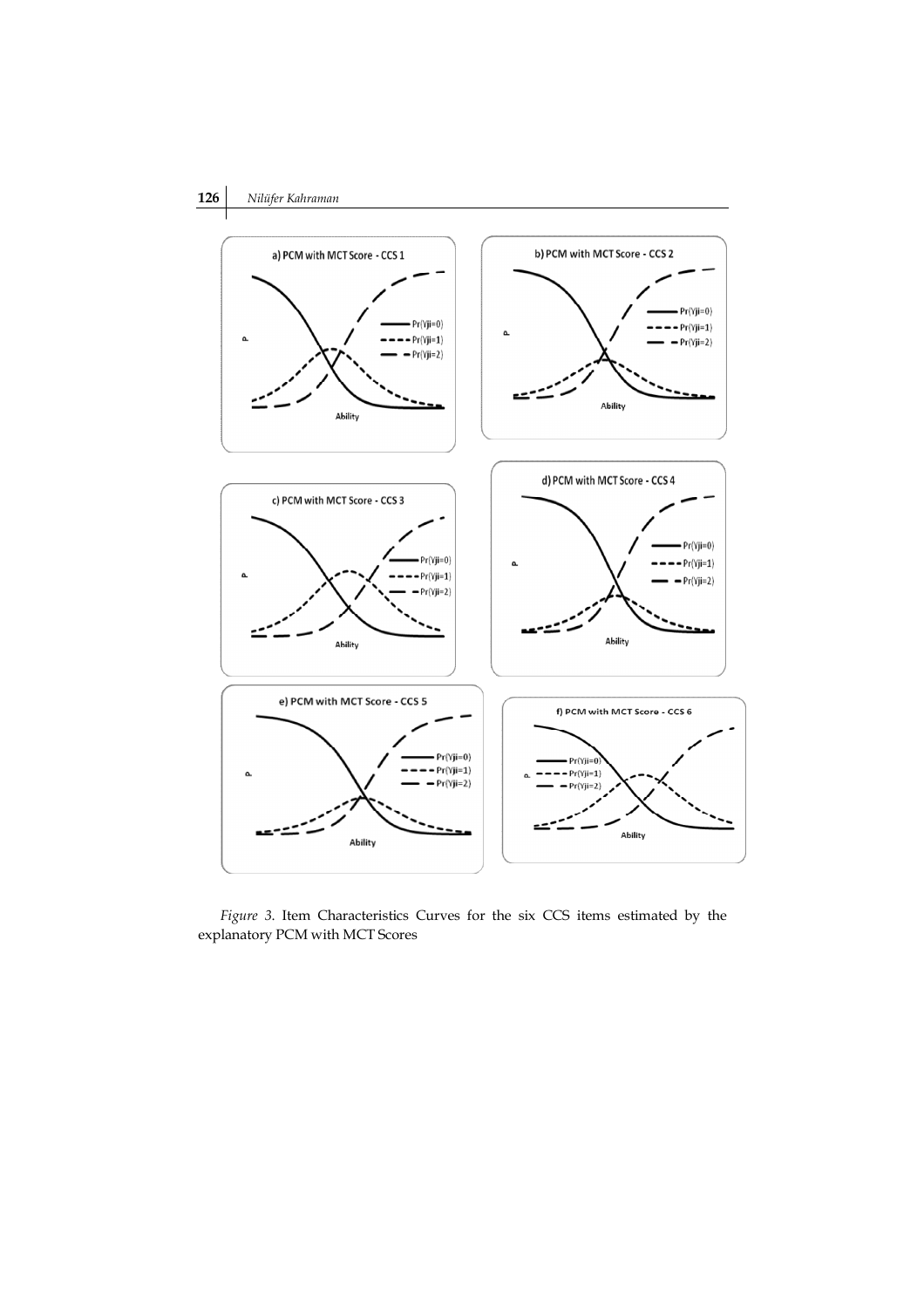## **References**

- Akaike, M. (1974). A new look at the statistical model identification. *IEEE Transactions on Automatic Control, 19*, 716-723.
- Bock, R. D. (1972). Estimating item parameters and latent ability when responses are scored in two or more nominal categories. *Psychometrika*, 37, 29–51.
- Clauser, B. E., Harik, P., Clyman, S. G. (2000). The generalizability of scores for a performance assessment scored with a computer-automated scoring system. *Journal of Educational Measurement, 37,* 245-262*.*
- De Boeck, P. & Wilson, M. (2004). *Explanatory item response models: a generalized linear and nonlinear approach*. New York, NY: Springer.
- Dillon, G. F., Henzel, T. R., & Walsh, W. P. (1997). The impact of postgraduate training on an examination for medical licensure. In Advances in Medical Education (pp. 146-148). Springer Netherlands.
- Embretson, S. E. (1984). A general latent trait model for response processes. *Psychometrika*, 49(2), 175-186.
- Embretson, S. E. (1998). A cognitive design system approach to generating valid tests: Application to abstract reasoning. *Psychological Methods*, 3(3), 380-396.
- Embretson, S. E. (1997). Multicomponent response models. In *Handbook of modern item response theory* (pp. 305-321). Springer New York.
- Feinberg, R. A. (2012). The impact of postgraduate training on USMLE® step 3® and its computer-based case simulation component. *Journal of general internal medicine,* 27 (1), 65-70.
- Fischer, G. H. (1983). Logistic latent trait models with linear constraints. *Psychometrika*, 48 (1),3-26.
- Fitzpatrick, A. R., Link, V. B., Yen, W. M., Burket, G. R., Ito, K. and Sykes, R. C. (1996). Scaling Performance Assessments: A Comparison of One-Parameter and Two-Parameter Partial Credit Models. *Journal of Educational Measurement*, 33: 291–314.
- Fox, J.P. (2005). Multilevel IRT using dichotomous and polytomous response data. *British Journal of Mathematical and Statistical Psychology*, 58: 145–172.
- Hambleton, R. K., Swaminathan H., & Rogers, H. J. (1991). *Fundamentals of item response theory*. Newbury Park, CA: Sage Publications, Inc.
- Hambleton, R. K., & Van der Linden, W. J. (1982). Advances in Item Response Theory and Applications: An Introduction, *Applied Psychological Measurement*, 6 (4), 373-378
- Harting, J., Frey, A., Nold, G. & Klieme, E. (2012). An Application of Explanatory Item Response Modeling for Model-Based Proficiency Scaling, *Educational and Psychological Measurement*, 72 (4), 665-686
- Kane, M. B. & Mitchell, R. (1996). *Implementing Performance Assessment*. Mahwah, NJ: Lawrence Erlbaum Ass.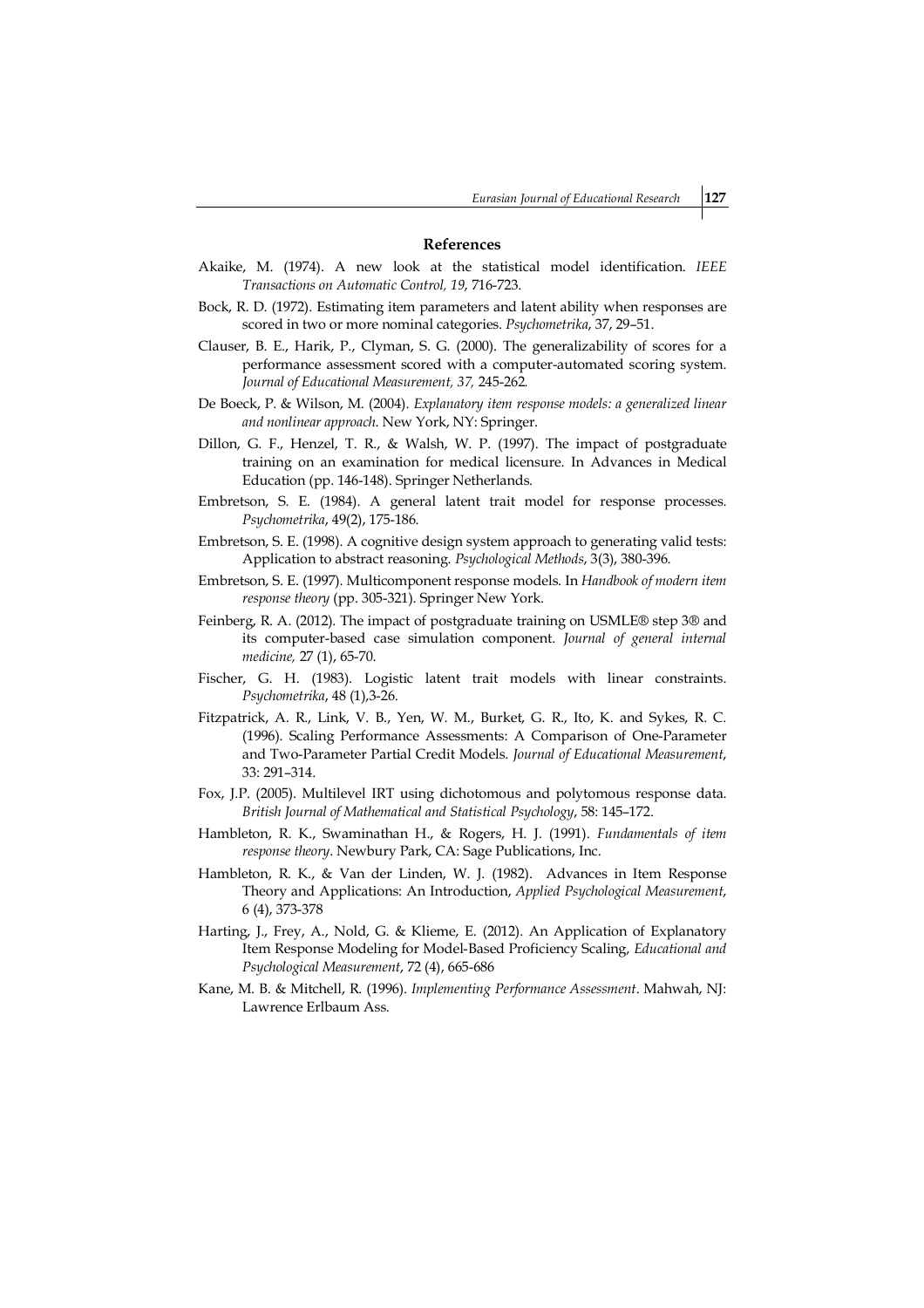- Leary, L. F & Dorans, N. J. (1985). Implications for altering the context in which test items appear: A historical perspective on an immediate concern, Review of Educational research, 55, 387-413.
- Lu, Y & Sireci, S. G. (2007). Validity issues in test speededness. *Educational Measurement: Issues and Practice*, *26*, 29-37.
- Margolis, M.J., Clauser B. E., and Harik P. (2004). Scoring the computer-based case simulation component of USMLE Step 3: A comparison of preoperational and operational data. *Academic Medicine, 79*, 62 - 64.
- Masters, G. N. (1982). A Rasch model for partial credit scoring. *Psychometrika*, 47 (2), 149-174.
- McDonald, R. P. (1999). *Test theory: a unified treatment*. Mahwah NJ: Erlbaum
- Nitko, A. J. (1996). *Educational assessment of students* (2nd. Ed.). Englewood Cliffs NJ: Prentice-Hall.
- Novick, M. R. (1966). The axioms and principal results of classical test theory. *Journal of Mathematical Psychology*, 3(1), 1-18.
- Ramineni, C., Harik, P., Margolis, M.J., Clauser, B.E., Swanson, D.B. & Dillon, G.F. (2007) Sequence Effects in the United States Medical Licensing Examination (USMLE) Step 2 Clinical Skills (CS) Examination. *Academic Medicine*, 10, S101- S104.
- Rasch, G. (1960), An item analysis which takes individual differences into account. *British Journal of Mathematical and Statistical Psychology*, 19: 49–57.
- Samejima, F. (1969). Estimation of latent ability using a response pattern of graded scores. *Psychometrika,* Monograph No. 17.
- Sawhill, A. J., Dillon, G. F., Ripkey, D. R., Hawkins, R. E., & Swanson, D. B. (2003). The impact of postgraduate training and timing on USMLE Step3 performance. *AcademicMedicine, 78*, 10-12.
- SAS Institute Inc., SAS 9.1.3 Help and Documentation, Cary, NC: SAS Institute Inc., 2000-2004.
- Schwarz, G. (1978). Estimating the dimension of a model. *The Annals of Statistics, 6*, 461-464.
- Skrondal, A.& Rabe-Hesketh, S. (2004). Generalized latent variable modeling: Multilevel, longitudinal, and structural equation models. CRC Press
- Spearman, C. (1904). "General Intelligence," Objectively Determined and Measured. *The American Journal of Psychology*, 15(2), 201-292.
- *United States Medical Licensing Examination® (USMLE®)*. (2010). Step 3® Content Description Online. Retrieved June 6, 2010, from the World Wide Web: http://www.usmle.org/examinations/step3/step3\_content.html.
- Wang, W.-C., Wilson, M. and Shih, C.L. (2006), Modeling Randomness in Judging Rating Scales with a Random-Effects Rating Scale Model. *Journal of Educational Measurement*, 43: 335–353.
- Wright, B. D. (1977). Solving measurement problems with the Rasch model. *Journal of Educational Measurement*, 14:97–116.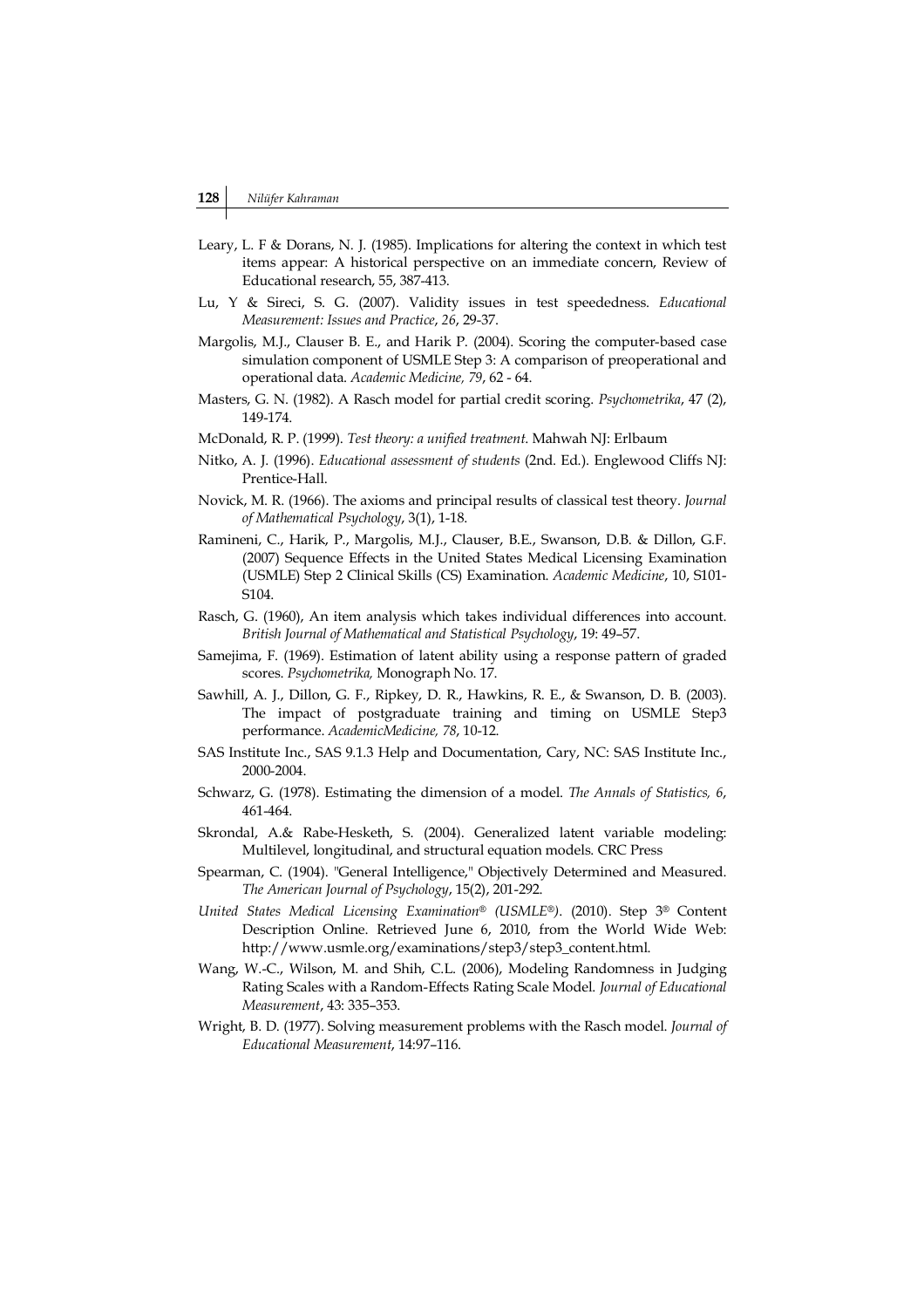- Yen, W. M. (1980). The extent, causes and importance of context effects on item parameters for two latent trait models. *Journal of Educational Measurement*, 17: 297–311.
- Yen, W. M. (1983). Scaling performance assessment: Strategies for managing local item dependence. *Journal of Educational Measurement*, 30: 187–213.
- Zinderman, A. H. (1991). A generalized Rasch model for manifest predictors. Psychometrika, 56 (4), 589-600.

## **Açıklayıcı Madde Tepki Kuramının İnteraktif Bir Bilgisayar Simülasyon Testine Uygulanması**

## **Atıf:**

Kahraman, N. (2014). An explanatory item response theory approach for a computerbased case simulation test, *Eurasian Journal of Educational Research*, 54, 117-134.

## **Özet**

*Problem*: Test geliştirme ve geliştirilen testlerin güvenirlik ve geçerliğini araştırmada sıkça kullanılan Madde Tepki Modelleri çoktan seçmeli testlerde uzun zamandır madde ve test kalitesini kontrol amacıyla kullanılmaktadır. Bu modellerin aynı amaçla uygulamalı testlerde kullanımı ise birçok zorluk ile karşılaşmıştır. Bu zorluklardan ilki ilk geliştirilen Madde Tepki Modellerinin sadece ikili puanlanan test maddeleri için uygun olmasıydı. Oysa uygulamalı test maddeleri çoğunlukla kısmı puanlama gerektirecek şekilde geliştirilir. Kısmi puanlamaya uygun Madde Tepki Modellerinin geliştirilmesiyle bu sorun kısa zaman içerisinde çözümlendi. Bir diğer zorluk ki hala güncelliğini korumaktadır, uygulamalı test verilerinin Madde Tepki Modelleri ile modellenmeye daha az uygun oluşlarıdır. Bir başka deyişle, uygulamalı testlerde kullanıldığında Madde Tepki Modelleri uygulamaları güvenirliği çok iyi olmayan madde ve kişi istatistikleri ile sonuçlanabilmektedir. Bunun iki önemli nedeni uygulamalı testlerin çoktan seçmeli testlere göre daha kısa oluşları ve de uygulamalı test sorularının ölçülmesi istenen becerilerle direk olarak ilgili olmayan birçok faktörlerin etkisine çoktan seçmeli sorulardan daha açık oluşlarıdır. Uygulama testleri ile çalışan psikometristler de diğer testlerle çalışan meslektaşları gibi Madde Tepki Modellerinin sağlayacağı örneklem bağımlılığı oldukça düşük olan madde ve kişi istatistiklerine ihtiyaç duymakta ve yukarıda sayılan zorlukları aşabilecek yeni modellerin geliştirilmesini beklemektedir.

*Amaç*: İkincil değişkenleri model hesaplamalarına yordayıcı olarak dahil etmeye izin veren Açıklayıcı Madde Tepki Modelleri birçok farklı ortamda uygulanan bir çok testin madde ve kişi istatistiklerinin kalitesinin arttırılmasında kullanılmaktadır. Ancak bu modellerin uygulamalı testlerde kullanıldıklarında sıkça karşılaşılan düşük model uygunluğu ve düşük güvenirlik problemlerini çözmede kullanılması ile ilgili bir çalışma henüz yapılmamıştır. Bu çalışmanın amacı Madde Tepki Modelleri kullanıldığında veriye uygunluk indeksleri düşük çıkan altı adet interaktif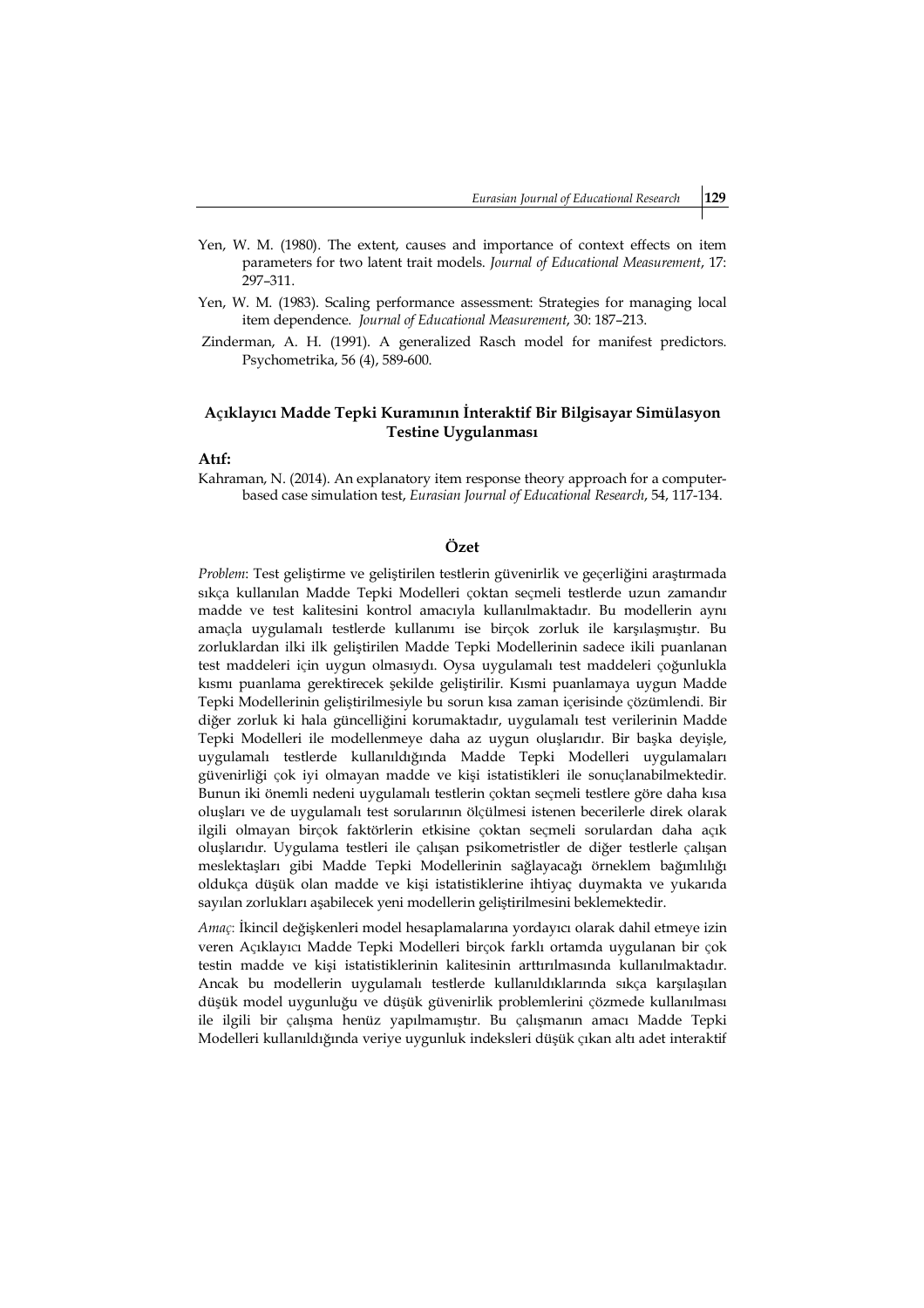uygulamalı madde içeren bir uygulama testi için Açıklayıcı Madde Tepki Modellerinin iyi bir alternatif olup olmadığını değerlendirmekti.

*Yöntem*: Bu çalışmanın örneklemi araştırmaya konu olan uygulamalı CCS (Computer Case Simulations) testini alan 767 kişinin altı uygulama sorusuna verdiği cevaplardan oluşmaktadır. CCS Amerika'da çalışma lisansı almaya hak kazanabilmek için hekim adaylarının aldıkları üç aşamalı bir testin, üçüncü ve son aşmasında verilen bir uygulama testidir. Hekim adayları bu son aşamada çoktan seçmeli bir testin yanı sıra bu uygulama testini de alırlar. Sınav sırasında, her bir CCS uygulaması için hekim adaylarına bilgisayar ortamında bir hasta profili verilir. Hekim adayları uygun olduklarını düşündükleri teşhis ve takipleri interaktif bir ortamda yapabilmektedir. Her bir CCS için hekim adayları maksimum 25 dakika harcayabilir. Bu çalışmada örneklemdeki kişiler her uygulama sorusundaki performansları için yanlış uygulamaya 0, kısmi doğru uygulamaya 1 ve doğru uygulamaya 2 puanla puanlanmıştır.

Kısmi puanlama kullanıldığı için, Kısmi Puanlama Madde Tepki Modelleri (Partial Credit Modeling) ile hesaplanan beş ayrı model kullanılmıştır. İlk model hiçbir yordayıcı değişken olmadan, yani geleneksel kısmi puanlama Madde Tepki Modelleri ile hesaplanmıştır. İkinci model uygulama sorusunun sırası, üçüncü model uygulama sorusuna ne kadar zaman harcandığı, dördüncü model hekim adayının cinsiyeti ve beşinci model hekim adayının son aşama sınavının çoktan seçmeli sorulardan oluşan kısmından aldığı puanı yordayıcı olarak kullanarak hesaplanmıştır. Her yordayıcının faydalılığını test etmek için her bir Açıklayıcı Madde Tepki Modeli için hesaplanan veriye uygunluk indeksleri geleneksel Madde Tepki Modeli için hesaplanan indeksleri ile karşılaştırılmıştır.

*Bulgular*: Model uygunluk indeksleri çoktan seçmeli bölümden alınan test puanının iyi bir yordayıcı olduğunu göstermektedir. Uygulama sorusunun hangi sırayla cevaplandığı, uygulama sorusuna harcanan toplam zaman ve hekim adayının cinsiyeti yordayıcı olarak faydalı bulunmamıştır. Karşılaştırıldığında Madde Tepki Modeli ve çoktan seçmeli test puanı ile hesaplanan Açıklayıcı Madde Tepki Modelli ile hesaplanan madde eşik değerlerini kullanarak elde edilen figürler açıkça göstermektedir ki iyi bir yordayıcı ile kurulan bir Açıklayıcı Madde Tepki Modeli madde istatistikleri ile kişilerin beceri düzeyleri arasındaki fonksiyonel ilişkiyi iyi yönde değiştirebilecektir.

*Öneriler*: Uzmanlar kişilerin bilgi ve becerilerini ortaya koyabilecekleri uygulama sınavlarının, çoktan seçmeli sınavlara birçok bakımdan üstün olduğunu düşünürler. Ancak uygulama sınavları ile elde edilen test puanlarının güvenirliği çoktan seçmeli sınavlarla karşılaştırıldığında genellikle düşüktür. Test güvenirliğini arttırmanın en olağan yolu olan madde sayısını arttırma uygulama sınavları için çok kolay olmamaktadır. Uygulama sorularını geliştirmek, uygulamak ve puanlamak oldukça emek yoğun ve pahalı olabilmektedir. Test maddeleri artırılamıyorsa, bir alternatif uygulama elde bulunan ek verilerin yapılan model tahminlerinde kullanılması olabilir. Bu çalışma böylesi bir yaklaşımla yapılmıştır.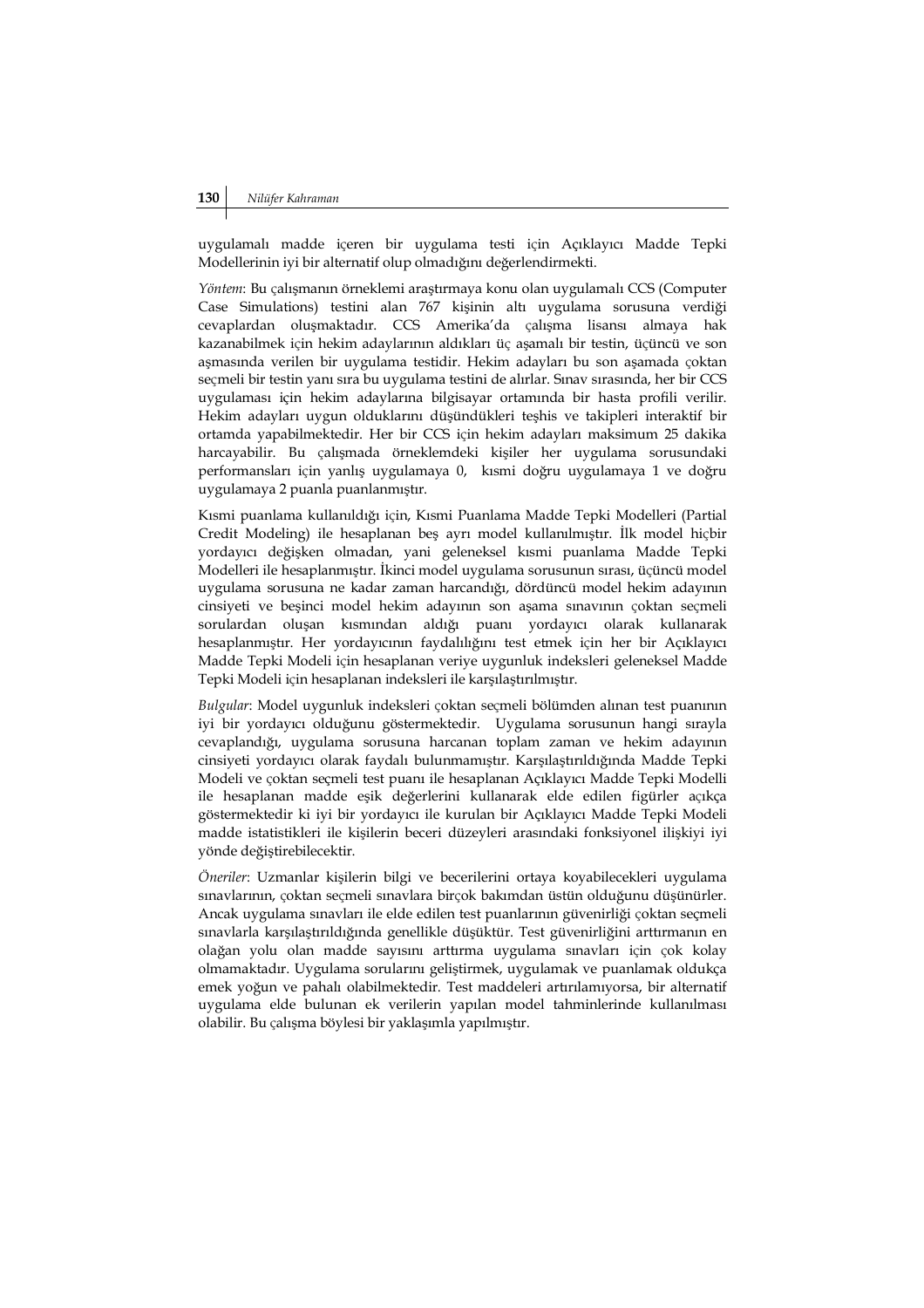Bulgular göstermektedir ki geleneksel Madde Tepki Modeli uygulandığında kabul edilebilir veriye uygunluk indeksleri ve güvenilir madde istatistikleri elde etmede güçlük çeken uygulama testleri Açıklayıcı Madde Tepki Modellerinin uygulamalarından yararlanabilir. Bu araştırmaya konu olan CCS uygulama testi için alınan sonuçlar göstermektedir ki ikincil değişkenlerin sağlayacağı ek bilgi, bu bilgi olmadan elde edilecek tahminleri iyi yönde değiştirecektir. Elbette Açıklayıcı Madde Tepki Model'inin başarılı olması için ikincil verilerin elde bulunması ve modele eklenmesi başlı başına yeterli olmayacaktır. Bu ikincil değişkenlerin katkısının ne olacağı bu araştırmada da kullanılan aşamalı bir yaklaşım ile ayrı ayrı değerlendirilmelidir. Açıklayıcı Madde Tepki Model uygulamaları kullanıcılara farklı model geliştirme imkanı da sunmaktadır. Örneğin, araştırmacılar, eldeki veriler uygun olduğunda, birden fazla ikincil değişkenin de dahil edilebileceği alternatif modeller ile interaksiyon ihtimallerini de kolayca çalışabilirler.

*Anahtar Sözcükler*: Kısmı Puan Modeli, Madde Tepki Modeli, uygulama testleri, madde istatistikleri, başarı tahmini

APPENDIX A. SAS SYNTAX

/\* Read in\*/ **data** CCS; infile "H:\CCS\DATA\SASdataIN.dat"; INPUT per index y3 I1 I2 I3 I4 I5 I6 niseq time MC male; **RUN**;

/\* Estimate\*/

/\* Model 1 - PCM no covariates, CCS data - PCM three categories 0-2, \*/

**PROC NLMIXED** data=CCS method=gauss technique=quanew noad qpoints=**10**;

PARMS b1\_1-b1\_6=**0** b2\_1-b2\_6=**0** sd=**0.5**;

beta1=b1\_1\*I1+b1\_2\*I2+b1\_3\*I3+b1\_4\*I4+b1\_5\*I5+b1\_6\*I6;

beta2=b2\_1\*I1+b2\_2\*I2+b2\_3\*I3+b2\_4\*I4+b2\_5\*I5+b2\_6\*I6;

exp1=exp(theta-beta1);

exp2=exp(**2**\*theta-beta1-beta2);

denom=**1**+exp1+exp2;

if  $(y3=0)$  then  $p=1$ /denom;

else if (y3=**1**) then p=exp1/denom;

else if (y3=**2**) then p=exp2/denom;

if  $(p>1e-8)$  then  $ll = log(p)$ ;

else ll=-**1e100**;

Model y3~general(ll);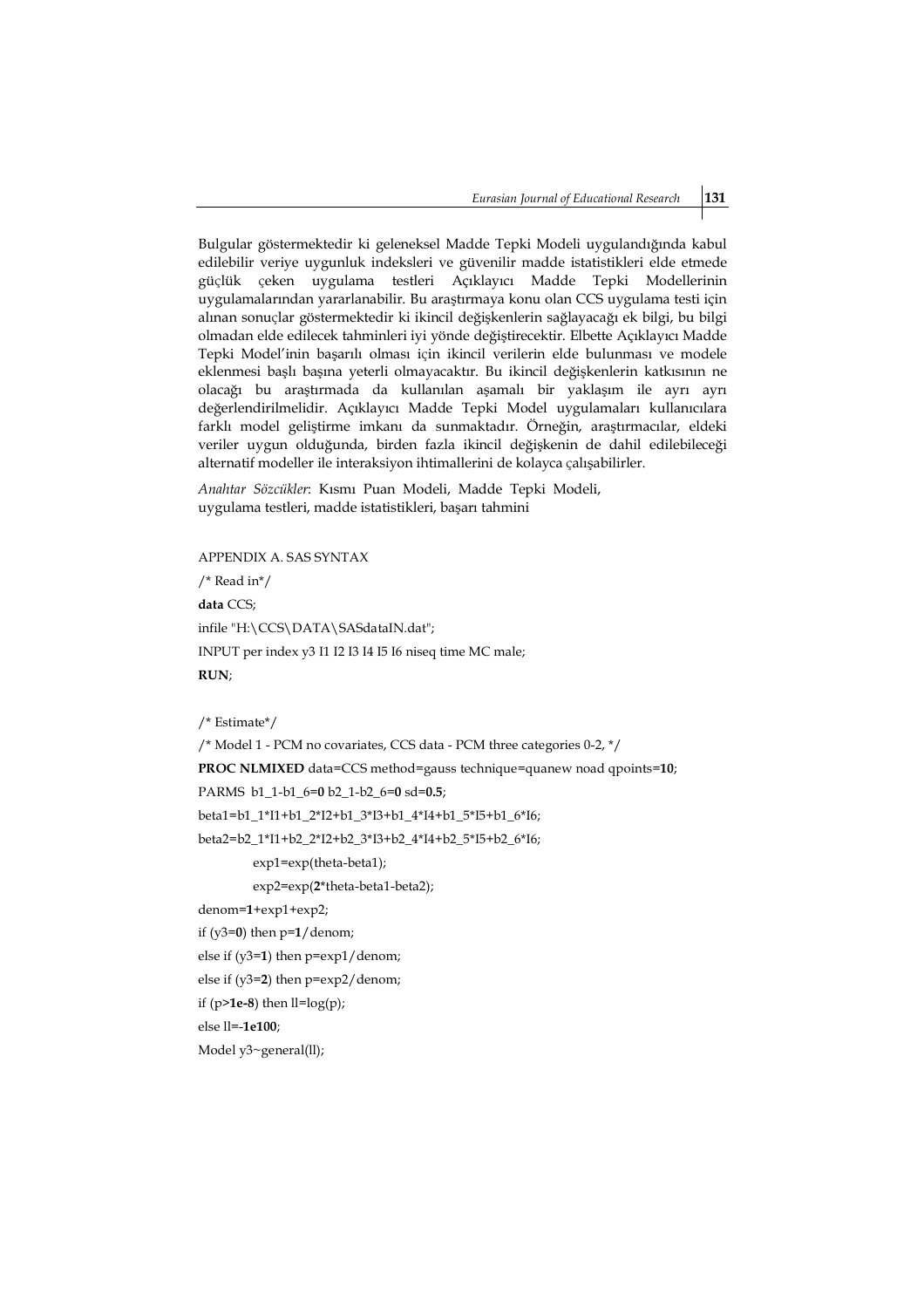```
RANDOM theta~normal(0,sd**2)subject=per;
ESTIMATE 'sd**2' sd**2;
RUN;
```
/\* Model 2 - PCM with item sequence covariate, CCS data - PCM three categories: 0-2 \*/ **PROC NLMIXED** data=CCS method=gauss technique=quanew noad qpoints=**10**; PARMS b1\_1-b1\_6=**0** b2\_1-b2\_6=**0** ts=**0** sd=**0.5**; theta=eps+ts\*niseq; beta1=b1\_1\*I1+b1\_2\*I2+b1\_3\*I3+b1\_4\*I4+b1\_5\*I5+b1\_6\*I6; beta2=b2\_1\*I1+b2\_2\*I2+b2\_3\*I3+b2\_4\*I4+b2\_5\*I5+b2\_6\*I6; exp1=exp(theta-beta1); exp2=exp(**2**\*theta-beta1-beta2); denom=**1**+exp1+exp2; if  $(y3=0)$  then  $p=1$ /denom; else if (y3=**1**) then p=exp1/denom; else if (y3=**2**) then p=exp2/denom; if  $(p>1e-8)$  then  $ll = log(p)$ ; else ll=-**1e100**; Model y3~general(ll); RANDOM eps~normal(**0**,sd\*\***2**)subject=per; ESTIMATE 'sd\*\*2' sd\*\***2**;

#### **RUN**;

```
/* Model 3 - PCM with response time covariate, CCS data - PCM three categories: 0-2 */
PROC NLMIXED data=CCS method=gauss technique=quanew noad qpoints=10;
PARMS b1_1-b1_6=0 b2_1-b2_6=0 ti=0 sd=0.5;
```

```
 theta=eps+ti*time;
beta1=b1_1*I1+b1_2*I2+b1_3*I3+b1_4*I4+b1_5*I5+b1_6*I6;
beta2=b2_1*I1+b2_2*I2+b2_3*I3+b2_4*I4+b2_5*I5+b2_6*I6;
        exp1=exp(theta-beta1);
        exp2=exp(2*theta-beta1-beta2);
        denom=1+exp1+exp2;
if (y3=0) then p=1/denom;
else if (y3=1) then p=exp1/denom;
```
else if (y3=**2**) then p=exp2/denom;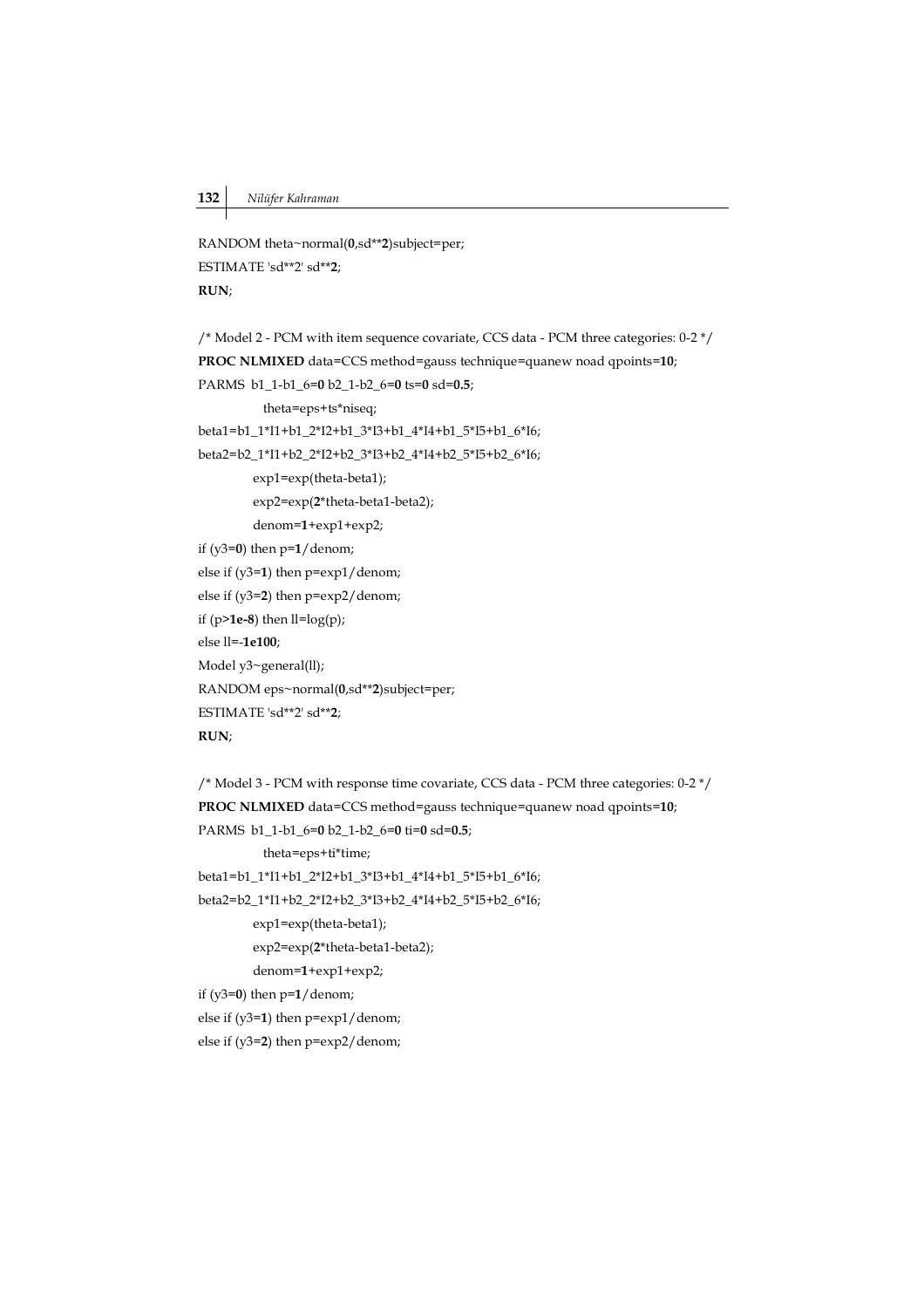if  $(p>1e-8)$  then  $ll = log(p)$ ; else ll=-**1e100**; Model y3~general(ll); RANDOM eps~normal(**0**,sd\*\***2**)subject=per; ESTIMATE 'sd\*\*2' sd\*\***2**; **RUN**;

/\* Model 4 - PCM with gender covariate: male coded as 1, CCS data, PCM three categories: 0-2\*/

**PROC NLMIXED** data=CCS method=gauss technique=quanew noad qpoints=**10**;

PARMS b1\_1-b1\_6=**0** b2\_1-b2\_6=**0** g=**0** sd=**0.5**;

theta=eps+g\*male;

beta1=b1\_1\*I1+b1\_2\*I2+b1\_3\*I3+b1\_4\*I4+b1\_5\*I5+b1\_6\*I6;

beta2=b2\_1\*I1+b2\_2\*I2+b2\_3\*I3+b2\_4\*I4+b2\_5\*I5+b2\_6\*I6;

exp1=exp(theta-beta1);

exp2=exp(**2**\*theta-beta1-beta2);

denom=**1**+exp1+exp2;

if  $(y3=0)$  then  $p=1$ /denom;

else if (y3=**1**) then p=exp1/denom;

else if (y3=**2**) then p=exp2/denom;

if  $(p>1e-8)$  then  $ll = log(p)$ ;

else ll=-**1e100**;

Model y3~general(ll);

RANDOM eps~normal(**0**,sd\*\***2**)subject=per;

ESTIMATE 'sd\*\*2' sd\*\***2**;

## **RUN**;

/\* Model 5 - PCM with MCT Scores as a person covariate, CCS data - PCM three categories: 0-2, \*/

**PROC NLMIXED** data=CCS method=gauss technique=quanew noad qpoints=**10**;

PARMS b1\_1-b1\_6=**0** b2\_1-b2\_6=**0** t=**0** sd=**0.5**;

theta=eps+t\*MC;

beta1=b1\_1\*I1+b1\_2\*I2+b1\_3\*I3+b1\_4\*I4+b1\_5\*I5+b1\_6\*I6;

beta2=b2\_1\*I1+b2\_2\*I2+b2\_3\*I3+b2\_4\*I4+b2\_5\*I5+b2\_6\*I6;

exp1=exp(theta-beta1);

exp2=exp(**2**\*theta-beta1-beta2);